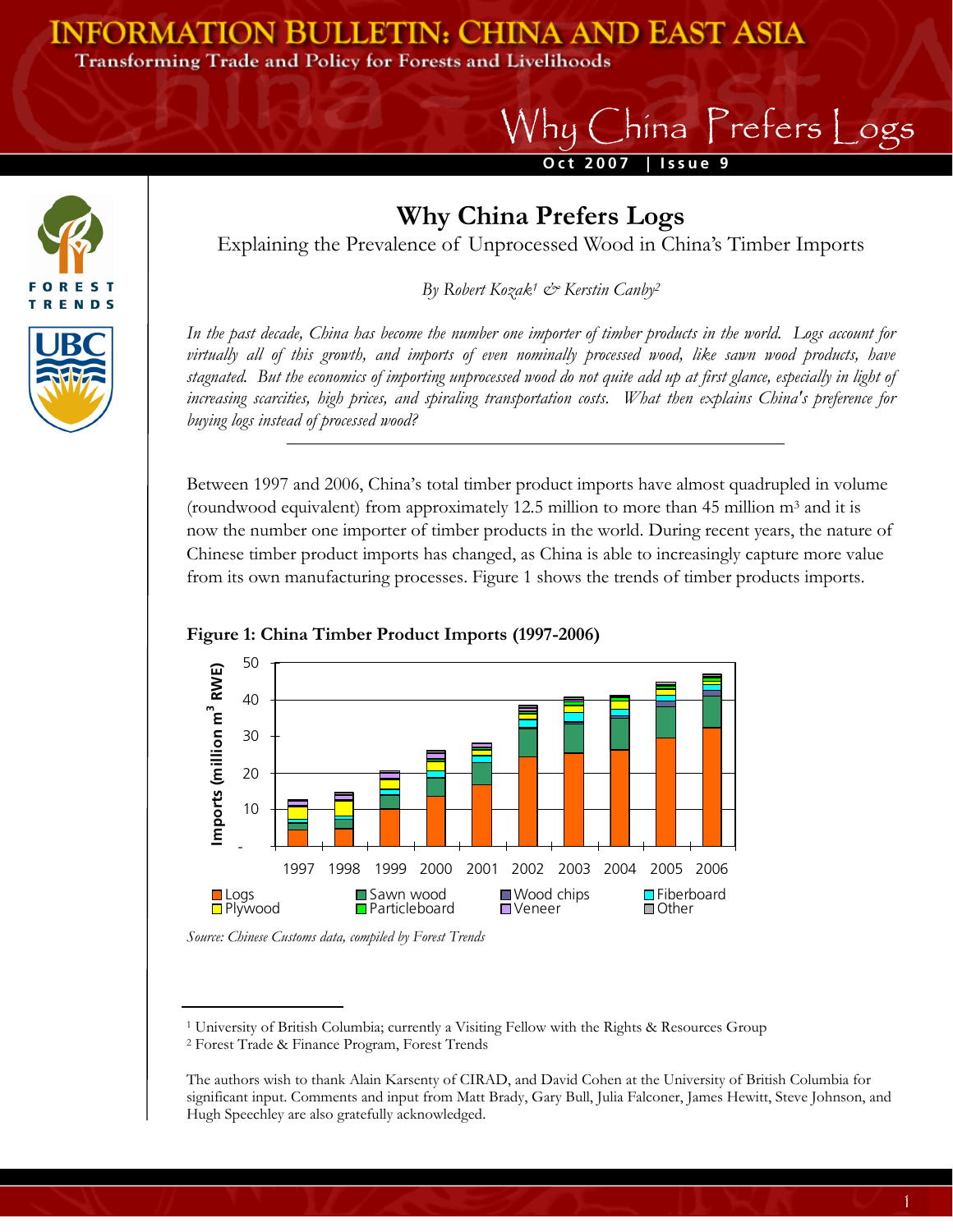Through the late 1990s, for example, China imported large quantities of plywood. Today, however, virtually all the growth in timber imports is due to the import of large quantities of logs. Even imports of minimally processed wood products, such as sawn wood, have stagnated.

The demand for wood in China is underpinned by the fact that they simply lack internal wood resources. This is due primarily to two factors rooted in China's meteoric economic growth. First, past wood production was largely unsustainable and there is a pressing need for ecological stabilization throughout China. Second, the current stock of domestic wood resources is not nearly large enough to fuel their massive and growing wood processing sector. Yet the question remains, *why does China prefer to buy logs over processed wood products to support its wood industries and meet the burgeoning domestic and export demand?*

The economics of importing logs – in some cases, from great distances – do quite not add up at first glance, especially in light of globally increasing log prices and scarcities, spiraling fuel costs for transportation, the moist and bulky nature of the material itself, and the fact that the primary conversion of logs into sawn wood is the lowest value-added processing step in the wood products value chain. So what is driving the purchase of logs in China? This is not an entirely simple question to disentangle, but several important drivers are notable.

**Import Tariffs:** An obvious starting point would be with a consideration of import tariffs on logs versus more highly processed wood products. Indeed, import tariffs in China tend to favor logs, but only marginally. In most cases, log import tariffs are either nominal or nonexistent, but tariffs on the imports of more highly processed wood products are also comparatively low in China. For example, while there are no import tariffs imposed on logs coming from exporters with "Most Favored Nation" status, the import tariffs on the majority of other processed wood products are generally less than 10% and, in most instances, only in the 3– 4% range. Import tariffs can be a powerful driver in explaining both market distortions and the preference of certain import products over others, but they do not tell the whole story where China's predilection for logs is concerned.

**Relative Efficiencies:** From a business point of view, importing logs to produce wood products also seems to make some sense, especially in light of the fact that competition between Chinese producers tends to be particularly fierce. Labor costs in China are comparatively low, as are production costs – especially for those businesses that are well supported by government programs and incentives and/or have acquired competitive advantage through economies of scale. On this latter point, Chinese sawmills, particularly the new export-oriented supermills that pepper the Siberian border, are some of the largest and most efficient sawn wood producers in the world, and nearby Russian counterparts are virtually powerless to compete with these scales and efficiencies.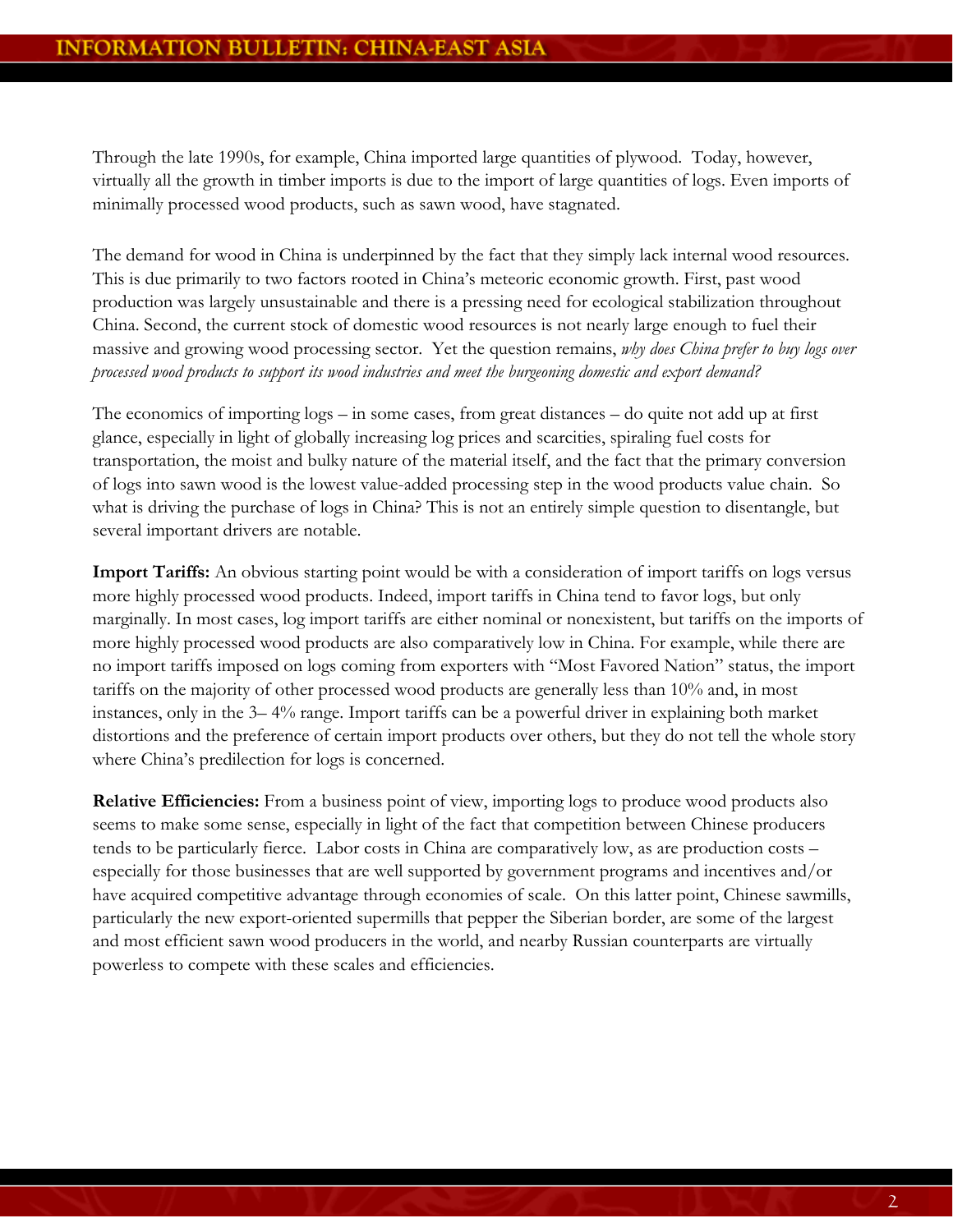In addition to the salient need to fuel their domestic secondary wood processing sector and domestic markets, there is great demand in China for the byproducts of primary log conversion – wood chips, shavings, and sawdust. Not only are these byproducts used to support China's massive pulp, paper, and newsprint sectors (with estimated outputs of more than 80 million metric tones by 2010) and its growing reconstituted wood products sector, but the generation of hog fuel from wood waste is also seen as an important source of energy to support manufacturing in general. While agricultural products can also be used for these purposes, energy production using wood byproducts is preferred because it requires less energy inputs and water – both in short supply in China – and is a cleaner form of energy compared to coal.

**Social Policy:** The importing of logs is also seen as an effective social policy instrument in China, especially with respect to job creation. The need to capture as much employment as possible throughout the entire wood products value chain is particularly salient in China, where residential markets are robust and production overcapacity is necessitating aggressive export programs. Efforts to increase domestic processing of raw wood supplies are seen as mitigation strategy for job losses that are occurring as a result of urbanization, demographic shifts, and increased agricultural efficiencies. Wood processing, especially wood furniture production, is seen as labor intensive and creates an estimated 12 to 15 million jobs per year. This has led to a situation where wood processing companies have great incentives to remain open even if they are inefficient and not profitable, oftentimes being propped up with government subsidies (e.g., for plantations and modern, high-cost machinery), cheap loans, tax breaks, forgiven debts, or other incentives. And while the conversion of logs into sawn wood products is not nearly as labor intensive as the production of furniture, the need to consistently supply secondary wood processing companies with high volumes of custom cut and dried components provides yet another strong inducement for log imports.

**Easy Access:** Wood in its raw form is comparatively easier to acquire than processed timber in supplying countries due to underdeveloped infrastructures, low resource requirements, and easy access to a complex network of sources. On this latter point, corruption in the log trade is often far more widespread than for processed timber products. Illegally harvested logs are more easily smuggled out of country than processed wood. Interestingly, however, anecdotal evidence suggests that illegal logs are not much cheaper than legally purchased logs once bribes and other factors are taken into account. However, secure access to concessions where sustainability does not seem to factor into the equation certainly goes a long way to ensure higher profit margins for certain producers.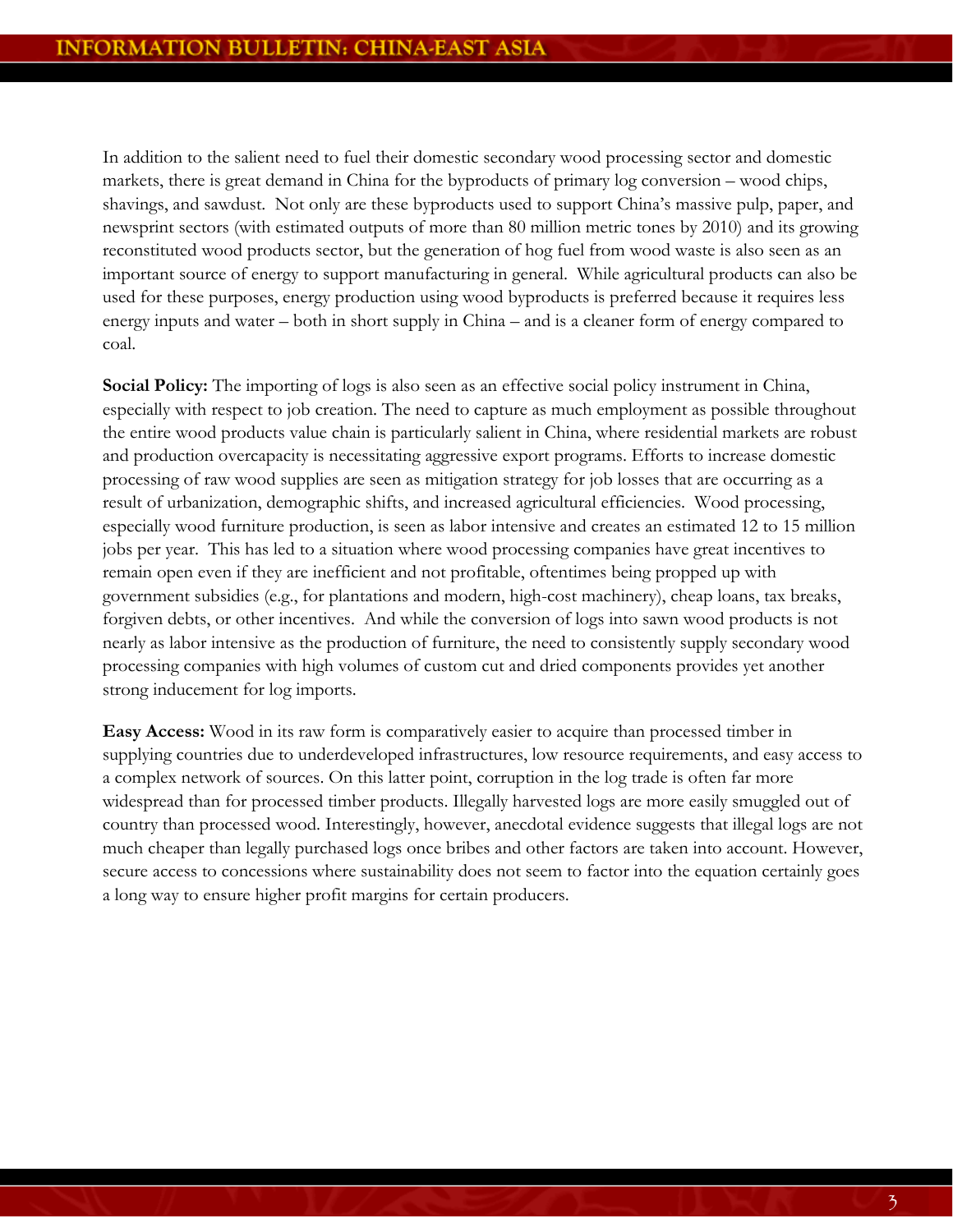Proximity to Russia: China is also in close proximity to one of the world's most formidable source of logs – the abundant boreal forests of Siberia and the Russian Far East. There, available processing capabilities can only handle less than a fifth of actual harvests, so, for the time being, the remainder can be expected to be exported as logs. While Russia has announced very steep tariff hikes on log exports to be phased in over the next two years to catalyze their own wood products sector, the degree to which this can actually be implemented is unclear at present.

While currently approximately two-thirds of China's log imports originate in Russia, other regions of the world are now beginning to ramp up their exports of logs to China. This is especially true for developing nations that are resource rich, but economically unstable and perhaps looking for quick and easy means of infusing cash into their economies.

In Africa, the trade with China is almost exclusively in logs even where domestic processing capacity exists, such as Cameroon (fig. 2) and the Republic of Congo (fig. 3). While the production and trade of sawn wood from these countries is on the rise, these products are mostly destined for the European Union (often by way of European producers operating in African timber concessions). Conversely, the timber trade with China is almost exclusively in the form of logs. In other words, the Chinese imports of logs are not related to a lack of industry infrastructure within Africa, but rather to market preferences, the reasons for which were described above.



**Figure 2: Cameroon Timber Exports (1993-2006)** 

■ Logs ■ Sawn wood ■ Other wood

*Source: World Trade Atlas data, compiled by James Hewitt.*